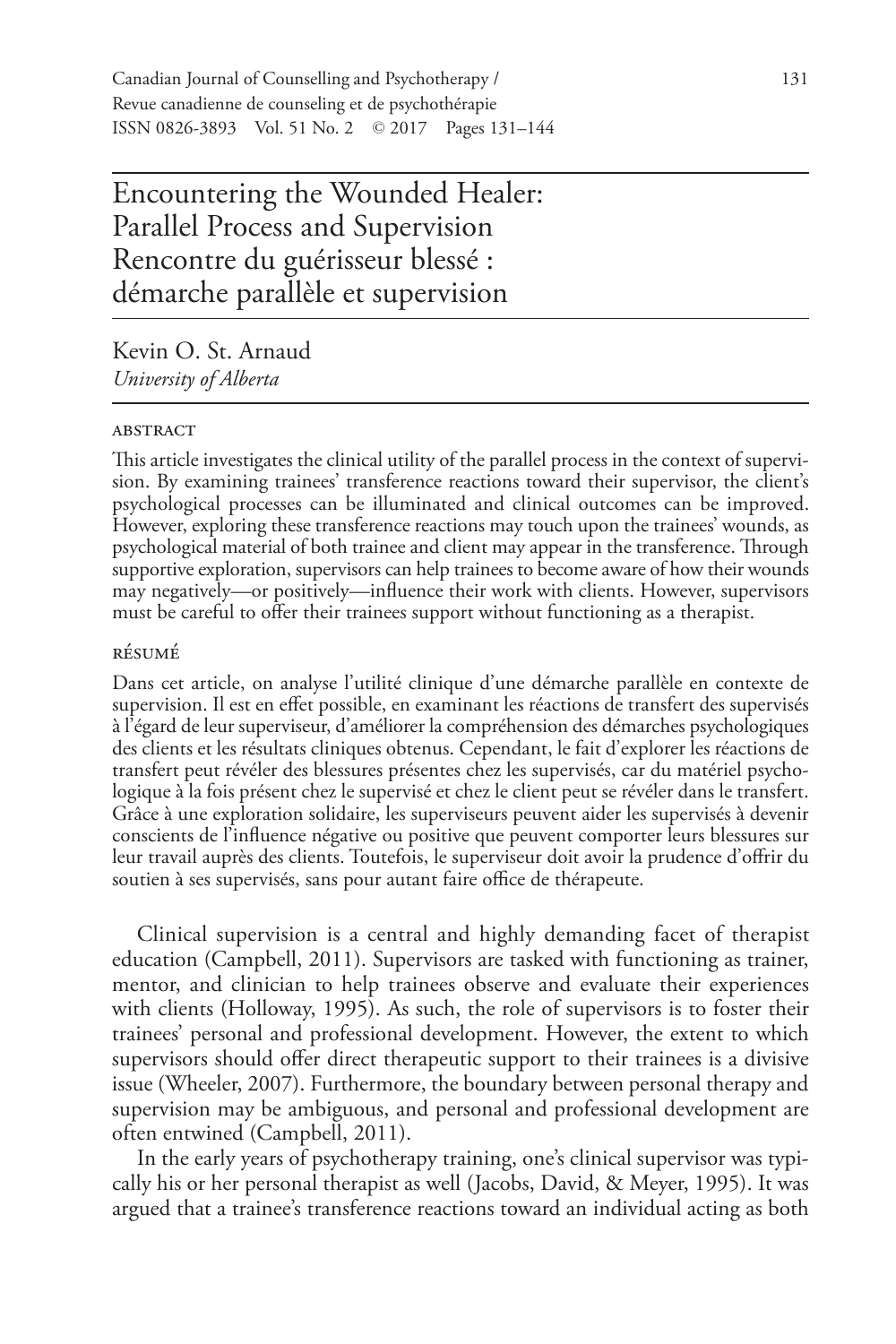supervisor and therapist would yield amplified access to the trainee's countertransference reactions to their clients (Mendelsohn, 2012). It was presumed that this would improve client outcomes by offering another route to examine the client's psychological difficulties. However, while a supervisor may no longer ethically provide therapy to their trainees (Association for Counselor Education and Supervision [ACES], 1993; Syme, 2003), they may—if cautious—utilize their trainee's transference reactions to gain insight into the trainee's relationships with their clients (Searles, 1955). Through the transference reactions toward his or her supervisor, the trainee "brings up" the client's dynamics into supervision. This is known as *parallel process*. By examining these "upward" transference reactions from client, to trainee, to supervisor, new perspectives on the client's situation may be illuminated. However, examining these transference reactions in supervision may touch on the trainee's personal struggles as well (Wheeler, 2007). That is, the psychological challenges, or wounds, of both trainee and client may manifest in supervision.

Jung (1951) proposed that the therapists' capacity to face and grapple with their own personal struggles confers a degree of therapeutic ability. This is the notion of the "wounded healer." Similarly, Guggenbuhl-Craig (1999) contended that the therapist's psychological challenges may enhance their capacity to empathize with clients, while Gelso and Hayes (2007) suggested that the therapist's personal struggles may contribute to their sensitivity and insight with clients. However, while therapists' psychological wounds may augment their therapeutic capacity, the motivation to heal may mask unaddressed psychological difficulties. As such, it is the role of supervisors to carefully address these issues should they adversely impact the trainee's therapeutic practice. A balance must be struck that enables a degree of exploration and support for the trainee's personal concerns, without supervision becoming therapy (Wheeler, 2007).

#### transference and parallel process

Transference, a phenomenon first noted by psychoanalytic clinicians, may be understood as the experiencing of feelings and attitudes toward a person in the present moment that reflect responses to another, significant person in one's life (Greenson, 1965). While the existence of transference has been a controversial topic, even for those within the psychoanalytic community (Fosshage, 1994), mounting empirical evidence has provided substantiation of the phenomenon by demonstrating the role of previous relationships in one's assessment and response to new individuals and relationships (e.g., Andersen & Glassman, 1996; Chen & Andersen, 1999). Indeed, contemporary experimental, cognitive, personality, and social psychology support the notion that transference is a basic characteristic of human psychological functioning (Singer, 1985). Humans process new information and anticipate new situations via previously established schemas and scripts (Singer, 1985; Westen & Gabbard, 2002). As such, transference occurs as a phe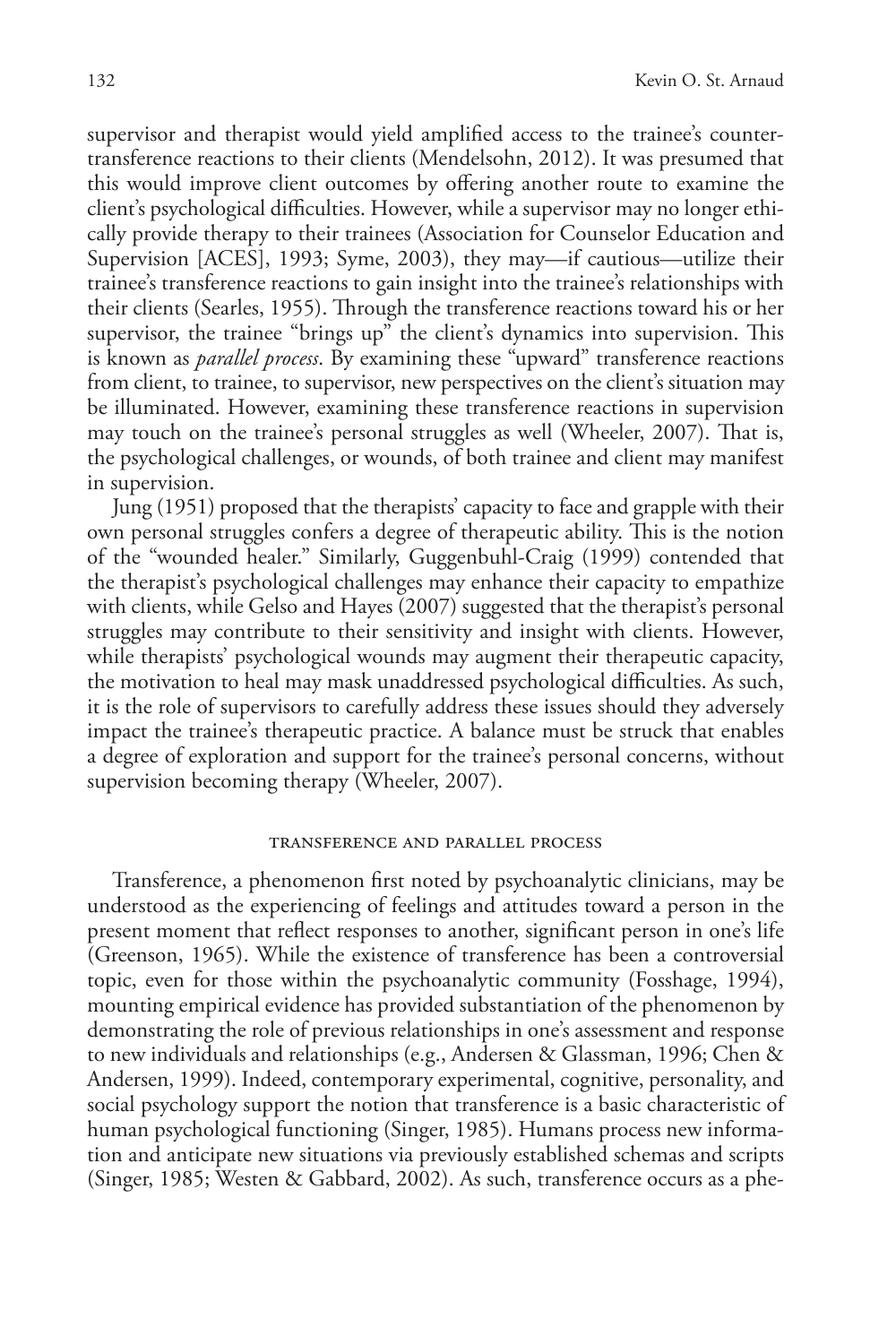nomenon in all interpersonal dynamics, and is not unique to the therapist-client relationship (Andersen & Przybylinski, 2012).

# *Parallel Process*

It was further noticed by clinicians in the psychoanalytic community that a client's psychological dynamics could be unconsciously communicated from trainees to their supervisor through the transference (Mendelsohn, 2012). The first reference to this dynamic was made by Searles (1955), who labelled it the reflection process. He suggested that processes at work in the relationship between client and trainee are often reflected in the relationship between trainee and supervisor, and that the trainee's unconscious identification with their client might explain this "reflection." Searles proposed that it was as if trainees were attempting to unconsciously communicate their client's difficulties to their supervisor. Clients, unable to express their internal dynamics, would unconsciously enact them with the trainee, who would then unconsciously re-enact these same dynamics in the supervisory relationship. Similarly, Ekstein and Wallerstein (1958) described trainees who seemed to act "in parallel" with their clients in supervision. They suggested that in most cases trainees appeared to "mirror" clients in supervision as a result of the similarities between their personal difficulties and those of their clients.

This parallel process was originally thought to be unidirectional. Psychological dynamics arose in the therapeutic relationship between client and trainee and were then transported "up" through the transference into supervision (Searles, 1955). However, it was eventually found that counter-transference reactions from supervisors toward their trainee also showed parallels in the trainees' counter-transference reactions toward clients (McNeil & Worthen, 1989). That is, not only did trainees bring therapeutic dynamics "up" into supervision, they also brought supervisory relationship dynamics back "down" into therapy.

Doehrman (1976) studied the occurrence of parallel process in four trainee therapists, and found that relational themes could indeed move from the supervisory relationship to the therapeutic relationship, and vice versa. She suggested that trainees unconsciously identify with their supervisors and subsequently re-enact their supervisor's behaviour with clients. More recently, Tracey, Bludworth, and Glidden-Tracy (2012) examined 17 client/trainee/supervisor triads and found that trainees altered their behaviour in accordance with the bidirectional parallel processes. That is, trainees altered their behaviour in supervision to match their client's behaviour from the previous therapy session. Similarly, the supervisor's behaviour was shown to correspond with the trainee's behaviour in the previous therapy session. For example, in one therapy session, a client acted in a self-effacing manner and the trainee was found to "compensate" by acting in a critical manner. In the following supervision meeting, the trainee then enacted the client's self-effacing behaviour, while the supervisor was found to behave more critically toward the trainee than was usual. These findings correspond with Bromberg's (1982) proposal that supervisors may feel a pull to enact a reciprocal stance to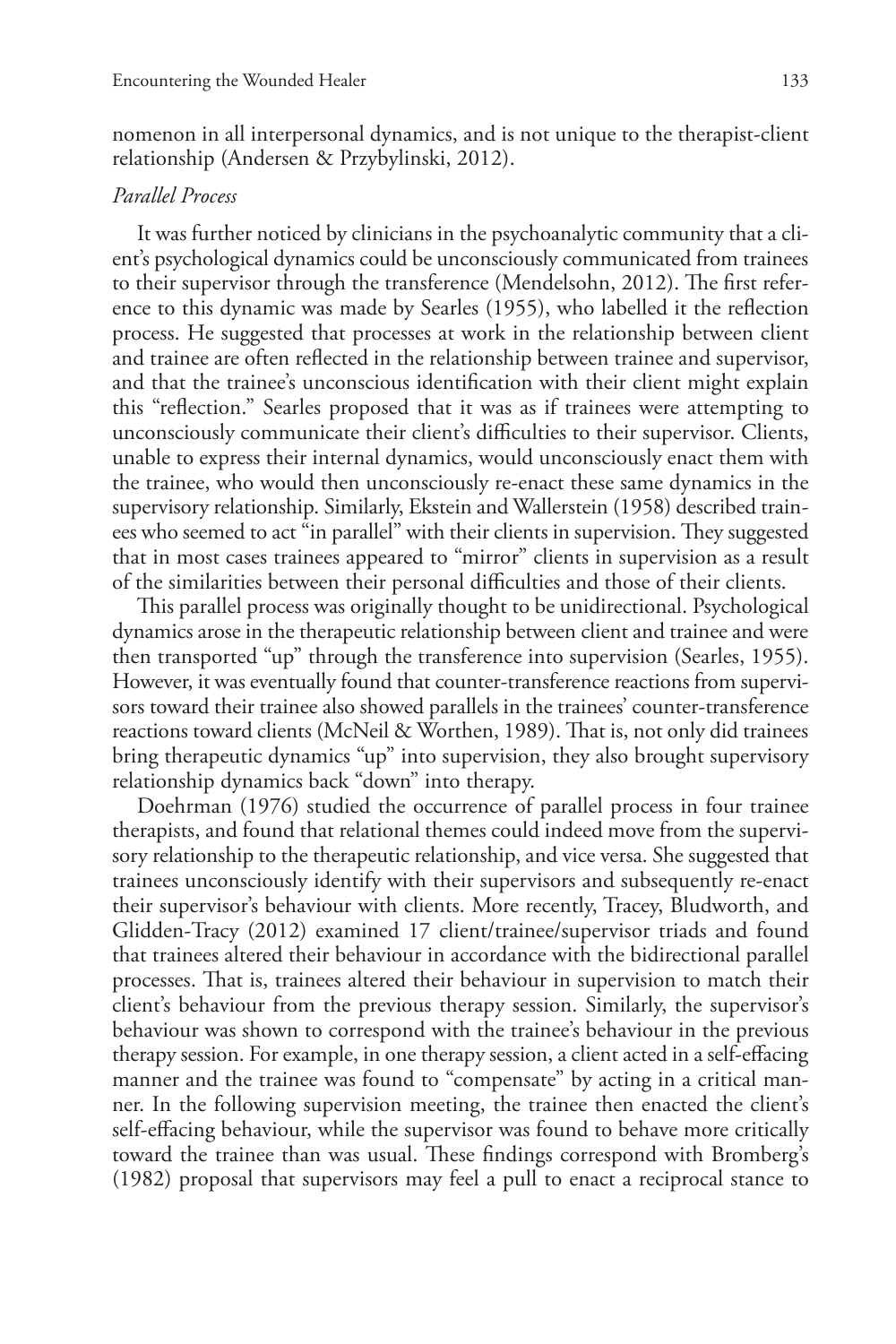that presented by the trainee. That is, supervisors may unconsciously respond to trainees with a compensatory attitude.

Consequently, although the notions of transference and the parallel process originated in the psychoanalytic community, they have been taken up as useful concepts by other clinical approaches, though with differing theoretical underpinnings (e.g., Prasko Diveky et al., 2010; Raichelson, Herron, Primavera, & Ramirez, 1997; Schaeffer, 2007). For example, it has been suggested that structural similarities between therapy and supervision, as opposed to unconscious dynamics, undergird the parallel process. Gediman and Wolkenfeld (1980) noted that both therapy and supervision involve a set time, routine, contract for services, and interpersonal dynamic. They suggested that since both are helping practices, the dual role of the trainee as helper and help-seeker may also contribute to a type of "parallel process." Similarly, Watkins (2012) proposed that "parallels" may reflect nothing but similarities in the realities present in each of the respective therapy and supervision situations. As such, despite contrasting perspectives, parallel process is still often recognized as an important part of supervision across orientations (Mendelsohn, 2012; Raichelson et al., 1997; Schaeffer, 2007). Tracey et al. (2012) proposed that the thoughtful utilization of the parallel process in supervision can provide insights regarding the client's struggles and serve as a potential avenue for influencing the therapy. Likewise, Mothersole (1999) suggested that these parallels can have useful implications for the therapeutic process and should be examined in supervision. However, by examining the trainee's transference reactions toward his or her supervisor, the trainee's psychological difficulties, or wounds, may also emerge (Wheeler, 2007). That is, the difficulties of both trainee and client may manifest in the transference.

#### the wounded healer

The notion of the wounded healer is an ancient motif that can be found in numerous civilizations and societies (Laskowski & Pellicore, 2002). In many traditional cultures, the shaman embodies the role of the wounded healer (Miller & Baldwin, 1987). Within this context, the shaman's personal struggles are linked to the development of knowledge and are recognized as symbols of their therapeutic ability (Miller, Wagner, Britton, & Gridley, 1998). The shaman is often believed to have direct contact with the gods and to stand at the intersection between life and death, health and illness. In other words, the shaman's healing power is thought to rest in his or her ability to connect these two worlds—to take on the wounds of his or her people and to transcend them (Miller et al., 1998).

In addition to the shaman, the archetype of the wounded healer is often linked to the myth of Chiron in ancient Greece (Conchar, & Repper, 2014). Chiron a centaur and renowned healer and teacher—was accidentally struck by one of Hercules's poison arrows, leaving an incurable wound. However, because Chiron was immortal, he struggled with an unbearably painful wound that he ultimately could not treat. Striving to find a cure, he continued to heal the sick and injured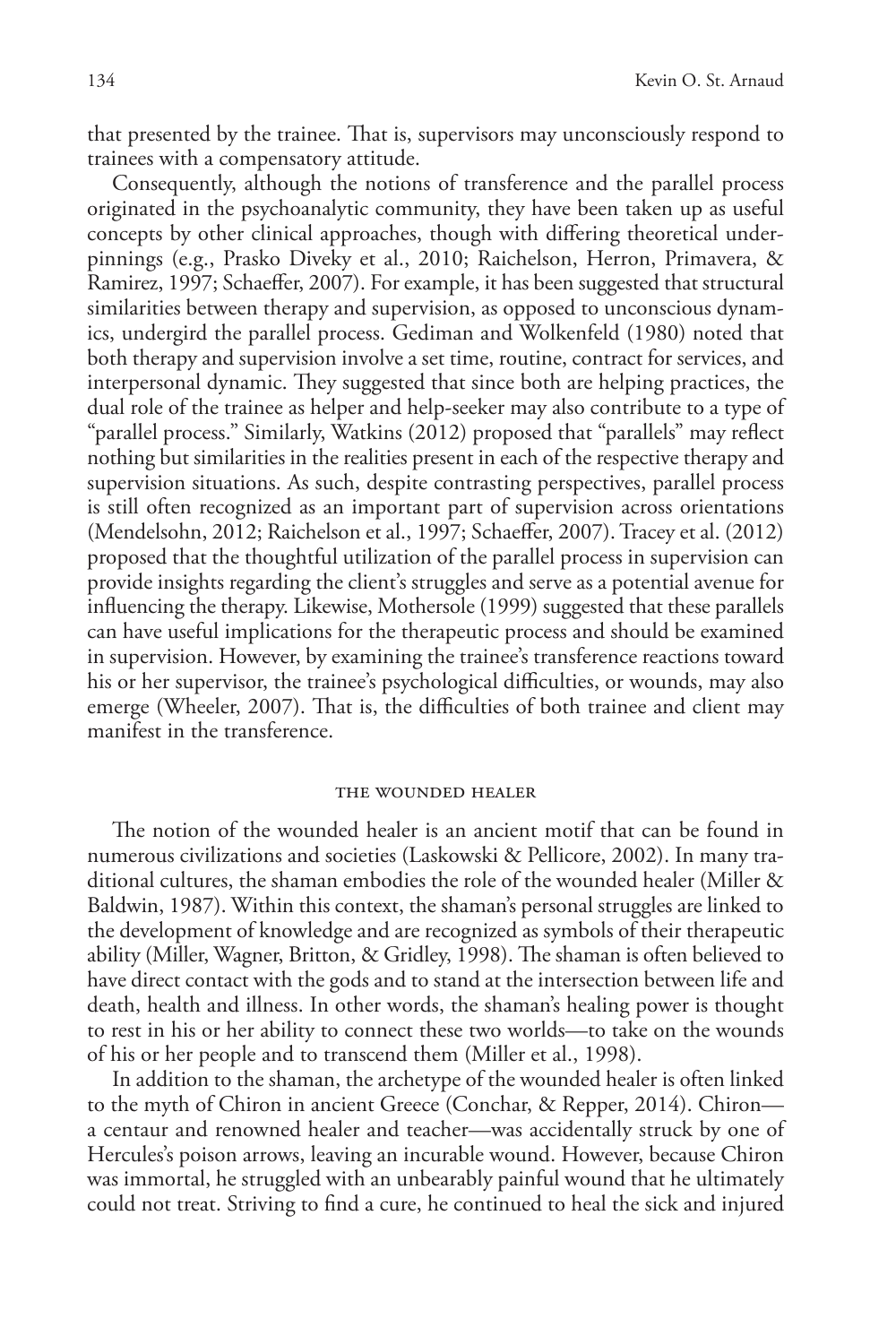while remaining eternally wounded himself (Groesbeck, 1975). This archetypal theme suggests that individuals' efforts to alleviate their personal struggles may grant a degree of therapeutic aptitude (Laskowski & Pellicore, 2002; Zerubavel & Wright, 2012).

In modern times, Jung (1951) was the first to consider the wounded healer as the therapist whose personal difficulties enhanced his or her capacity as a healer. Guggenbuhl-Craig (1999) similarly argued that certain individuals are both motivated to become therapists and augmented in their capacity to empathize with clients by reflecting on personal challenges and struggles. Means (2002) suggested that skilled therapists have often been wounded through experiences such as divorce, loss, physical injury, illness, and so on. These wounds may provide an "empathic bridge" between therapists and client, enabling them to better understand or appreciate the client's perspective.

Similarly, Wolgien and Coady (1997) suggested that experiencing and transcending personal difficulties may partially contribute to a "therapeutic character" and grant a level of intuitive understanding of a client's difficulties. Sedgwick (1994) proposed that the more a therapist can identify with a client's struggles the more personalized the counter-transference and the greater the potential for healing, while Miller and Baldwin (1987) suggested that the therapist's awareness of his or her own wounds may lead to an acceptance and a sense of wholeness that can be modelled by clients. Similarly, Wheeler (2007) argued that without the capacity to feel at a deep level—to be open to one's own pain—therapists are limited in their capacity to relate to others and be therapeutic. It is only when therapists can stay in touch with and experience their own wounds that the client can, in turn, go through the same onerous process (Groesbeck, 1975). Others have likewise proposed that difficult life experiences may contribute to the therapists' skill, sensitivity, and insight (Gelso & Hayes, 2007). As Jung (1961) stated:

What does he mean to me? If he means nothing, I have no point of attack. The doctor is effective only when he himself is affected. "Only the wounded physician heals." But when the doctor wears his personality like a coat of armor, he has no effect. I take my patients seriously. Perhaps I am confronted with a problem just as much as they. It often happens that the patient is exactly the right plaster for the doctor's sore spot. Because this is so, difficult situations can arise for the doctor too, or rather, especially for the doctor. (p. 133)

Jung pointed out the benefit of therapists opening themselves to their personal wounds in order to facilitate the therapeutic process. Interestingly, he noted that identification with clients can in fact be healing for therapists as well.

However, the notion that wounded therapists may have enhanced therapeutic potential is controversial (Conchar & Repper, 2014). While some propose that personal struggle may be an essential part of becoming an effective therapist (Barnett, 2007), others suggest that wounded therapists may in fact be impaired. The helping professions, such as psychotherapy and counselling, are known to attract individuals with a history of psychological troubles (Miller et al., 1998).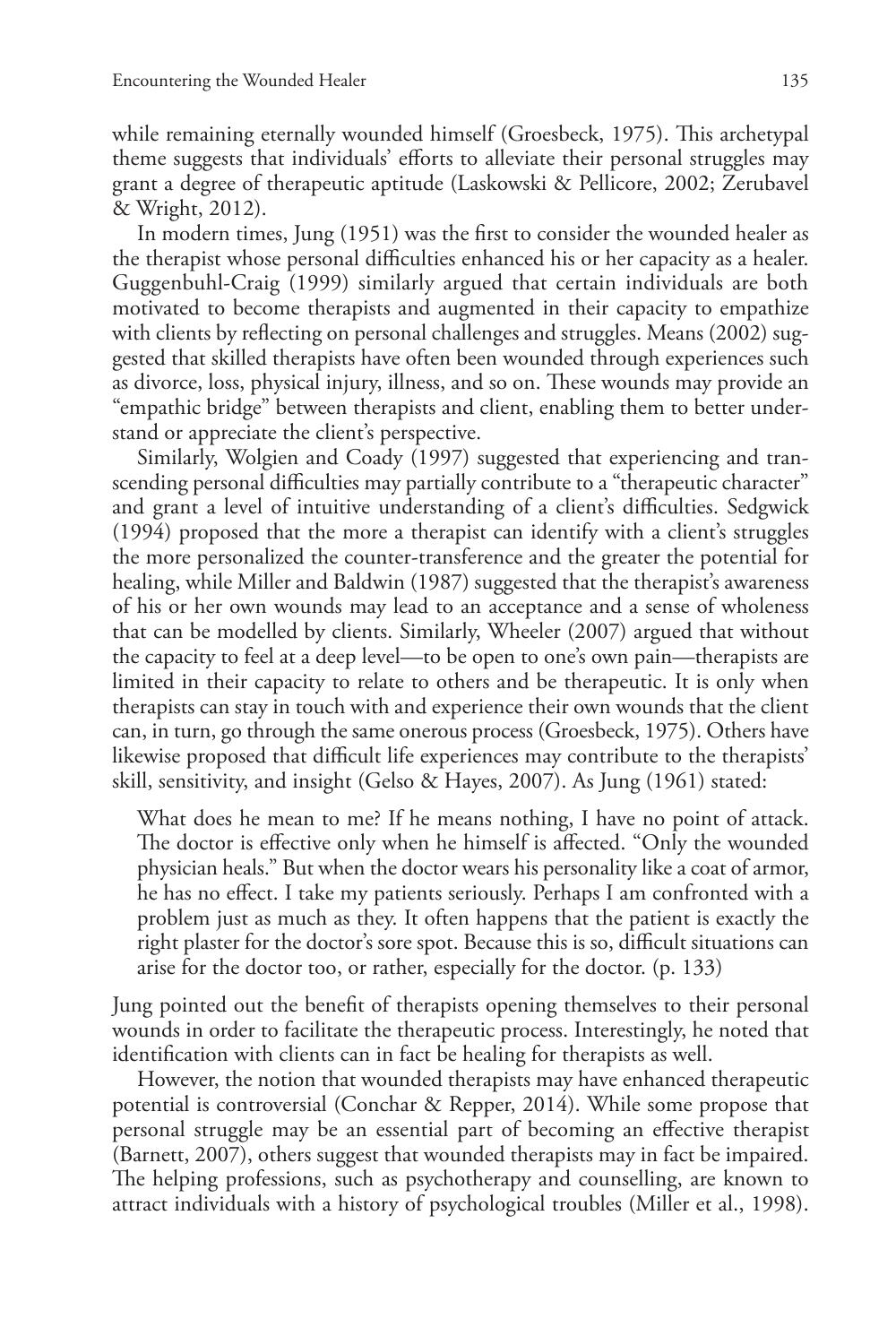Compared with other professionals, therapists report higher rates of challenging life events and emotional troubles. Painful childhood experiences and adverse family dynamics in particular have been documented as motivating factors for many individuals choosing to become therapists (DiCaccavo, 2002; Zerubavel & Wright, 2012). Many therapists report having been the one to address emotional needs in their family of origin by providing "parenting, nurturing, and caretaking" (Guy, 1987, p. 22) for siblings or parents experiencing difficulties. Consequently, while a difficult background may provide a valuable source of strength for those in the role of therapist (Wolgien & Coady, 1997), the motivation to heal may mask unaddressed psychological difficulties. Because these difficulties may have a damaging influence on clients if left unexamined (Miller et al., 1998), it is necessary to distinguish between the wounded and the impaired therapist. Lamb et al. (1987) defined *impairment* as

[a]n interference in professional functioning that is reflected in one or more of the following ways: (a) an inability and/or unwillingness to acquire and integrate professional standards into one's repertoire of professional behavior, (b) an inability to acquire professional skills in order to reach an acceptable level of competency, and (c) an inability to control personal stress, psychological dysfunction, and/or excessive emotional reactions that interfere with professional functioning. (p. 598)

Therefore, a fine line exists between the therapist's wounds as benefit or as detriment to the therapy (Baker, 2003). The more therapists are able to identify with a client's negative experiences, the more likely they will be able to empathize; but the more one identifies with their clients, the more distressed and impartial they may become (Wheeler, 2007). Without a thorough examination of their own difficulties, therapists are left vulnerable to re-experiencing their wounds if activated by a client's presenting concerns (Miller et al., 1998). In addition, the wounded healer runs the risk of projective identification. That is, therapists may project their needs onto a client and base treatment around those issues rather than the presenting concerns of the client (Baker, 2003). While it has long been recommended that therapists seek their own psychotherapy, no therapist can entirely repair the wounds of the past, and life goes on with new losses and challenges. A balanced perspective would acknowledge that while the therapists' wounds may contribute to the therapeutic process, they may also hinder it. As such, clinical supervision is often a critical element of ethical practice (Vasquez, 1992).

### supervision and parallel process

Clinical supervision is a crucial and highly demanding feature of therapist education (Campbell, 2011). The supervisor must facilitate the trainee's development of therapy skills, case conceptualization, emotional awareness, and self-evaluation. As Holloway (1995) pointed out, supervisors are faced with the challenging task of being a trainer, mentor, and clinician who helps trainees to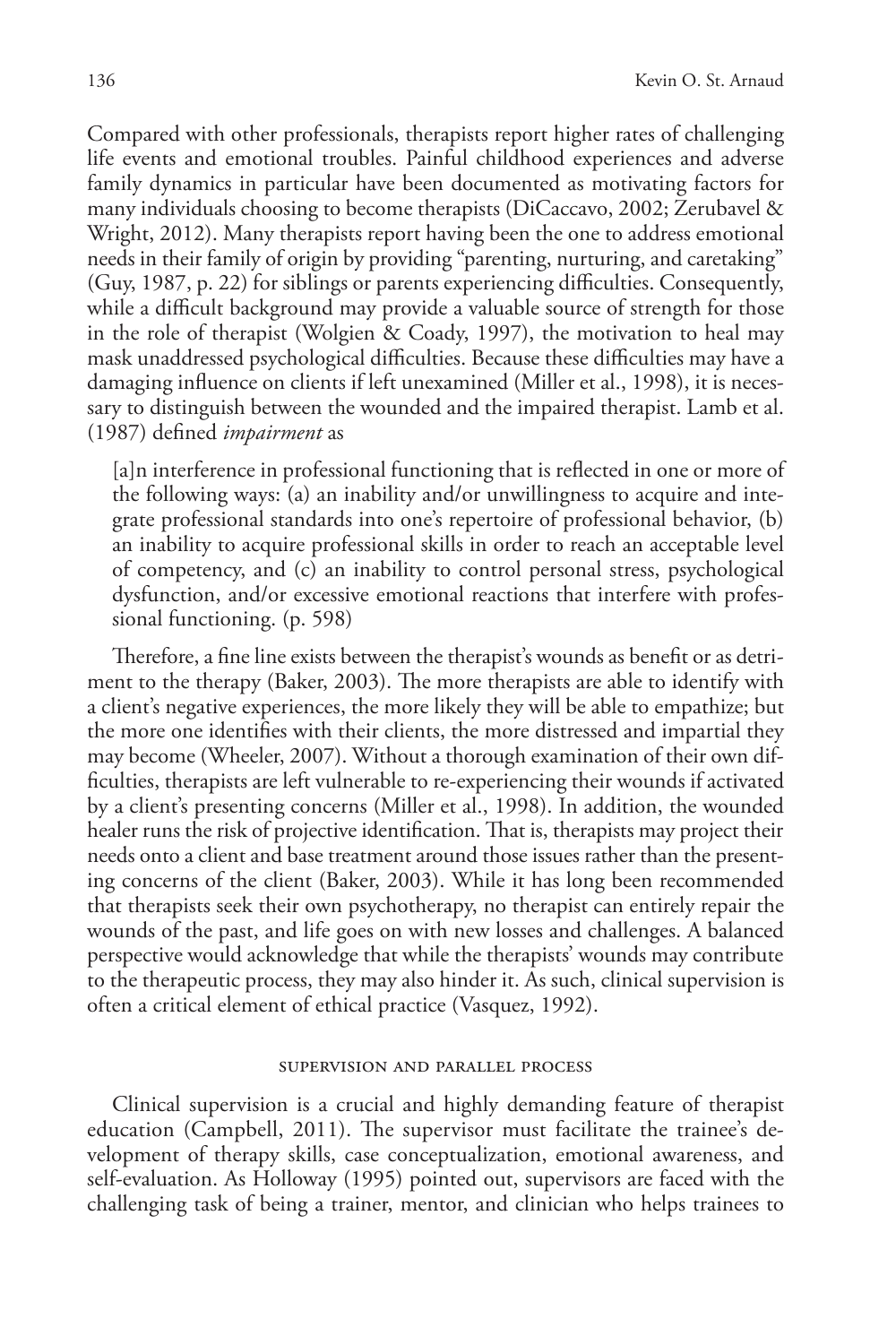observe and evaluate their experiences with clients. Supervisors are faced with the difficult task of considering the therapeutic context, the relationships between client, counsellor, and supervisor, and the interpersonal and intrapsychic process of all three (Wheeler, 2007).

McNeil and Worthen (1989) proposed that comprehensive supervision should involve an awareness, understanding, and utilization of the parallel process. Likewise, Tracey et al. (2012) suggested that the parallel processes can provide both the supervisor and trainee with another perspective on what is transpiring in the therapy. Slight alterations in what the trainee or supervisor says or feels when discussing a client can yield important information. If supervisors recognize signs of transference or countertransference, they can discuss and demonstrate compensatory perspectives with the trainee. A trainee may then bring this "back down" to the client by altering his or her behaviour in subsequent therapy sessions, with the aim of similarly altering the client's behaviour. As such, this can result in "downward" learning from the supervisor through the direct, experiential learning of the trainee (Crowe, Oades, Deane, Ciarrochi, & Williams, 2011). Moreover, as Schmidt (1979) noted, discussing the trainees' feelings in the supervisory relationship has the added effect of modelling how to work through similar issues with clients. Thus, supervisory use of the parallel process can provide clues regarding the client's psychological difficulties, and may serve as a potential avenue for impacting the therapy process (Tracey et al., 2012).

Indeed, research conducted by Martin, Goodyear, and Newton (1987) found that the most beneficial supervisory sessions, as identified by both supervisor and trainee, were characterized by use of the parallel process, and involved the identification and resolution of personal and countertransference issues. Similarly, Friedlander, Siegel, and Brenock (1989) found that supervision interactions were "brought down" by trainees in subsequent therapy sessions to the benefit of their clients. McNeill and Worthen (1989) outlined two case studies that demonstrate the benefit of recognizing and utilizing the parallel process in supervision.

In McNeill and Worthen's (1989) first case, the clinical supervisor noticed that his trainee was highly passive and unable to confront his clients. Although the supervisor made numerous attempts to model confrontation skills and the trainee understood their importance, the trainee continued to avoid confronting his clients and showed a reluctance to discuss the issue in supervision as well. The supervisor thus raised the issue of the trainee's avoidance of confrontation in both therapy and supervision. The ensuing discussion revealed that the trainee had viewed confrontation as negative and something to be avoided. However, in this case, the supervisee noted that he did not perceive his supervisor's confrontation to be hostile or anxiety-provoking, which led to a new insight and re-evaluation of his previous belief. The supervisor further illuminated the parallel between the trainee's experience in supervision and his client's potential reactions to therapeutic confrontation. This use of the parallel process resulted in less passivity and avoidance on the part of the trainee, which led to his use of confrontational interventions and modelling with clients (McNeill & Worthen, 1989).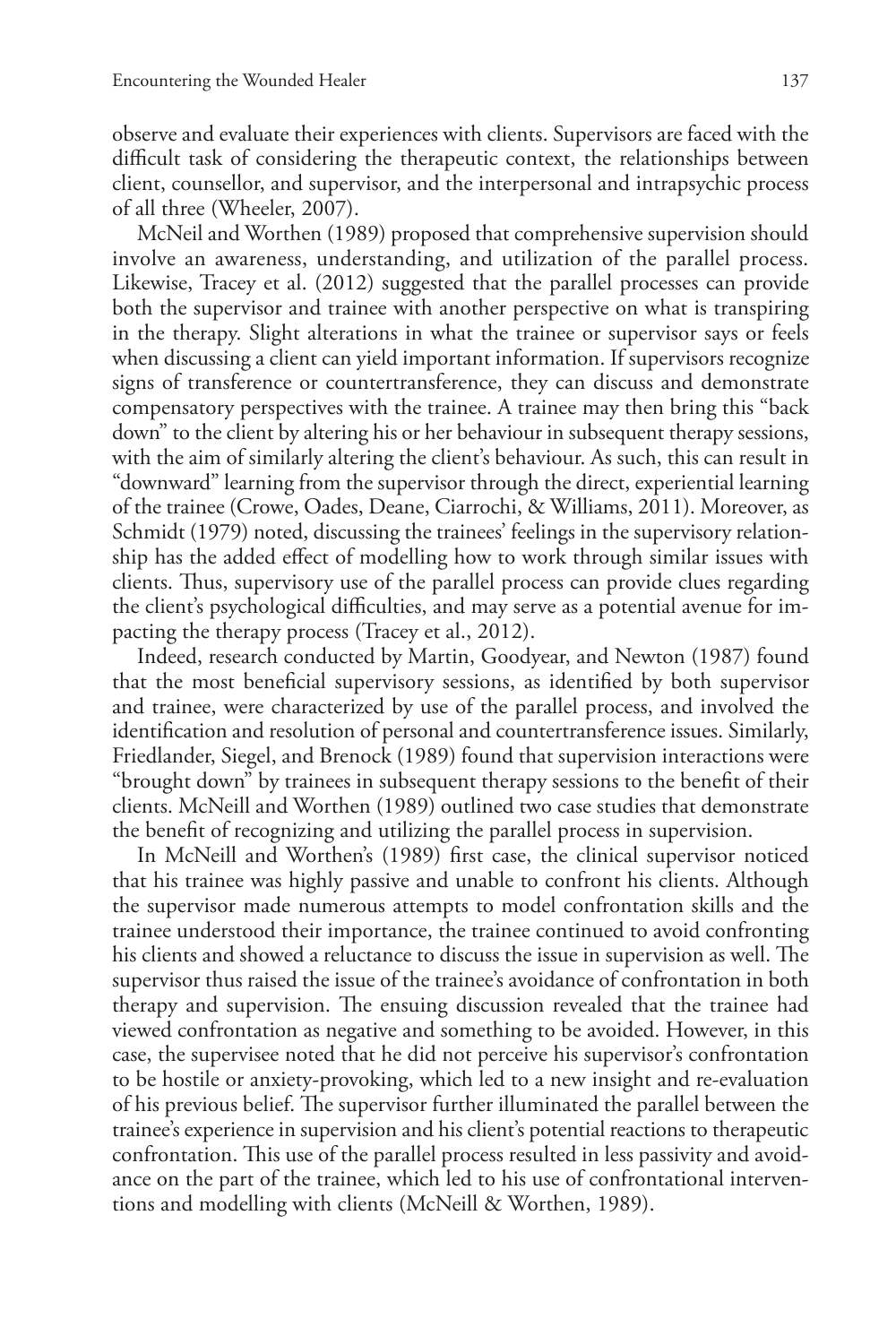In the second example, McNeill and Worthen (1989) reported the case of a trainee, Tom, who was working with a college student, Melissa. In listening to a recording of his session with Melissa, Tom's supervisor noticed that Tom's voice sounded "seductive," and alerted Tom to this observation. Tom was dubious of this interpretation and felt that he was simply acting out of empathy for Melissa; however, he did not express this to his supervisor. In subsequent weeks, Tom noted little progress in his work with Melissa. During their next supervisory session, Tom's supervisor noticed that Tom was now using the same seductive voice he had used with Melissa with him in supervision, and alerted Tom to this observation. Tom again felt hesitant to accept this interpretation, and suggested that he was only hoping to gain the respect and liking of his supervisor. Tom's supervisor suggested that perhaps he was similarly trying to get Melissa to like him, and that this was being done at the expense of therapeutic progress. With this discussion, Tom came to see that his behaviour had been counterproductive, as he was unwilling to approach difficult issues with Melissa for fear she would not like him and terminate therapy. With this realization, Tom decided to take the risk of approaching more difficult areas in his work with Melissa. As a consequence, Tom noted greater progress with Melissa, who reported symptom improvement and satisfaction with therapy at termination. Tom reported that this supervision intervention was critical to his work with Melissa (McNeill & Worthen, 1989).

## *Supervision and the Wounded Healer*

As noted in both of McNeill and Worthen's (1989) case studies, the trainee's personal difficulties and psychological traits can manifest in the parallel process. Indeed, in Wagner's (1957, p. 41) "process centered supervision," the supervisor makes use of what is occurring in both the trainee/client relationship and the trainee/supervisor relationship to enable trainees to use their own struggles to facilitate therapeutic outcomes. That is, process-centred supervision uses the parallel process to recognize and utilize the trainee's personal difficulties to the benefit of the client. However, the challenge for supervisors is to notice when the trainee's unconscious re-enactment of therapy in the supervision session (the upward parallel process) may be distorted by the trainee's personal difficulties or wounds (Crowe et al., 2011). If supervisors fail to notice these clues, they may respond to trainees in a similar manner to the way the trainees did with their clients. This can contribute to the continuation of a relational pattern that may threaten both the supervisory relationship and the therapeutic alliance (Mothersole, 1999). Therefore, since a trainee's wounds can impact their practice (for better or worse), they should not be avoided in supervision (Wheeler, 2007).

In fact, as many as 59% of mental health professionals report that personal distress has negatively influenced their practice at some point during their career (Vasquez, 1992). Accordingly, supervisors have an important role to play in recognizing their trainees' struggles and bringing these to their attention. While the supervisor may recommend psychotherapy, the trainee has the responsibility to determine how their personal issues should be ameliorated (Wheeler, 2007).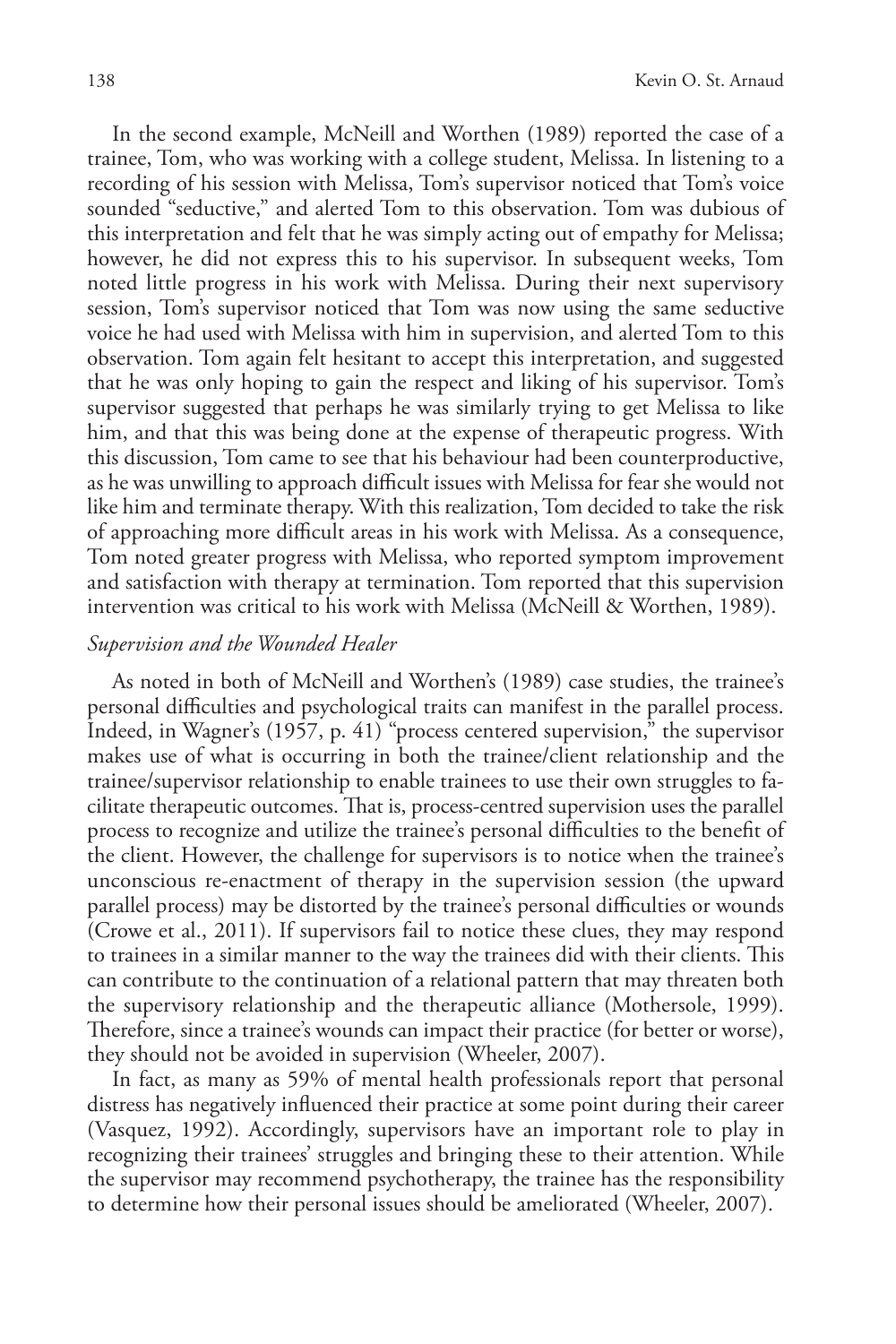Indeed, while supervisors must enter the emotional worlds of their trainees, they must do so without turning supervision into therapy (Holloway, 1995). Ethical standards prohibit the supervisor becoming the trainee's personal therapist (ACES, 1993), and numerous authors have emphasized the problems that may arise when clinical supervisors function as their trainee's therapist (Corey, Corey, & Callahan, 1987; Stadler, 1986). For example, Kitchener (1988) noted that confidentiality may be compromised, trainee autonomy sacrificed, the therapeutic process hindered, and objectivity impaired as a result of merging roles that have divergent obligations. Indeed, supervision brings ethical challenges via (a) the power differential, (b) the therapy-like features of the relationship, and (c) the conflicting roles of the supervisor and trainee (Sherry, 1991). The potential problems that may arise from the power differential inherent in the supervisory relationship have been pointed out by many theorists (Goodyear & Bradley, 1983; Loganbill, Hardy, & Delworth, 1983). Because supervision is typically required for clinical registration and course practicums, a trainee may not have the option of withdrawing from the relationship. As such, the ability of trainees to protect themselves from supervisory abuses of power may be limited (Sherry, 1991). These difficulties are only compounded if the supervision takes on the character of therapy. Weithorn (1984) noted that while the role of supervisor requires evaluation and consideration of public safety, the role of therapist requires the best interests of the client, and such evaluations may be very harmful. As such, acting in dual roles as therapist and supervisor is problematic and unethical due to the potential harms that may result from these incompatible duties (Kitchener, 1988).

Nonetheless, there are appropriate times for supervisors to utilize their counselling skills with trainees. In fact, one of the key responsibilities of supervisors is to protect their trainee's clients by evaluating limits, blind spots, and personal difficulties. However, approaching the topic of the trainee's personal difficulties is only possible when a strong supervisory relationship that explicitly guards personal disclosures has been established (Wheeler, 2007). Indeed, just as the therapist's empathy and responsiveness are essential for establishing the therapeutic relationship with a client, so too are the supervisor's empathy and responsiveness essential for establishing a supervisory relationship with a trainee (Fleming & Benedek, 1966). Moreover, as the therapeutic relationship forms the basis of change in psychotherapy and counselling (Gelso, 2009; Wampold & Imel, 2015), so too does the supervisory relationship form the basis of growth in supervision (Watkins, 2011).

The supervisory relationship should be approached as a developmental, educational bond between supervisor and trainee, which is forged upon a shared commitment to the work of supervision and a reciprocal openness to vulnerability (Watkins, 2011). Consequently, the exposed vulnerability of both the supervisor and trainee should be acknowledged and respected as an important part of supervision and the professional development of a trainee. Moreover, it is incumbent on supervisors to alert their trainees to the phenomenon of the wounded healer, thereby normalizing supervisory discussions pertaining to the wounds that most therapists bring to their work. This openness strengthens the supervisory relation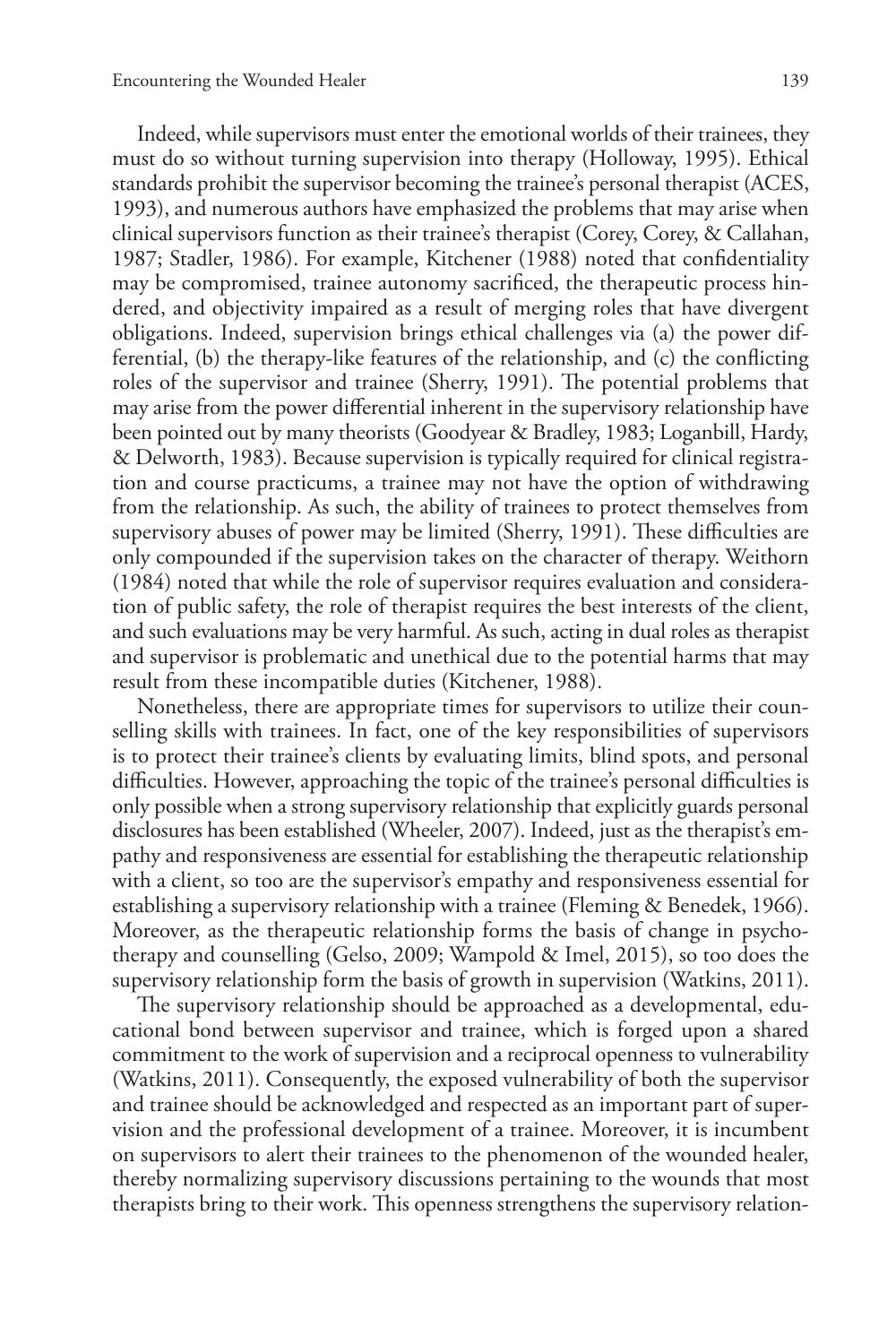ship and enhances the empathic and reflective learning environment that is clinical supervision. Moreover, Rabinowitz, Heppner, and Roehlke (1986) found that as trainees become more experienced in their work as therapists, their openness to dealing with their personal issues in the context of supervision increases. Similarly, Reising and Daniels (1983) found that more experienced trainees show greater readiness for a more personal, confrontational relationship with their supervisors.

While supervision is distinct from psychotherapy, there are a number of similarities (Neufeldt & Nelson, 1999), and supervisors can utilize different skill sets to address trainee difficulties (Wheeler, 2007). In certain instances, nonjudgemental reflection on the part of the supervisor may be sufficient to foster awareness in the trainee that a personal issue may be impacting their practice (Neufeldt & Nelson, 1999). In other cases, temporary concerns may simply require the supervisor to teach and share personal experience; situational difficulties, such as when a trainee is working with a client with severe abuse or trauma, might warrant deeper support and stronger guidance. Part of the supervisor's role is to teach trainees to develop emotional awareness and to use this introspective capacity to reflect on their interactions with clients (Neufeldt & Nelson, 1999). In fact, Casement (1985) has argued that one of the main responsibilities of the supervisor is to foster the development of an "internal supervisor" in their trainees. The function of this internal supervisor is to reflect upon, analyze, and review the therapeutic work with clients. In order to facilitate the development of this introspective emotional awareness, the supervisor must shift between providing feedback and helping the trainee to reflect on their struggles (Neufeldt & Nelson, 1999). In so doing, the supervisor aims for trainees to appreciate that personal issues must be addressed when they are interfering with their work, and that this is an integral part of responsible clinical practice.

Supervisors may also need to overtly alert trainees to the possibility that their wounds are causing them to avoid exploring a difficult issue or to move past certain problems too quickly. In these instances, supervisors should open a dialogue that invites trainees to explore their personal difficulties, or recommend ways in which trainees might address their struggles (Wheeler, 2007). However, the trainees' wounds may be so intensely activated that modifications to supervision and practice are required (Neufeldt & Nelson, 1999). In such cases, Lamb et al. (1987) recommended increased frequency of supervision, reduced client load, and, in serious cases, a leave of absence. However, in extreme instances where a trainee is so impaired as to seriously disrupt their clinical practice, and remedial activities have not resulted in improvement, formally dismissing him or her from training may be required (Forrest, Elman, Gizara, & Vacha-Haase, 1999).

### conclusion

The goals of effective supervision are to aid trainees in their personal and professional development as therapists and to help clients achieve good therapeutic outcomes. The parallel process offers supervisors one potential avenue through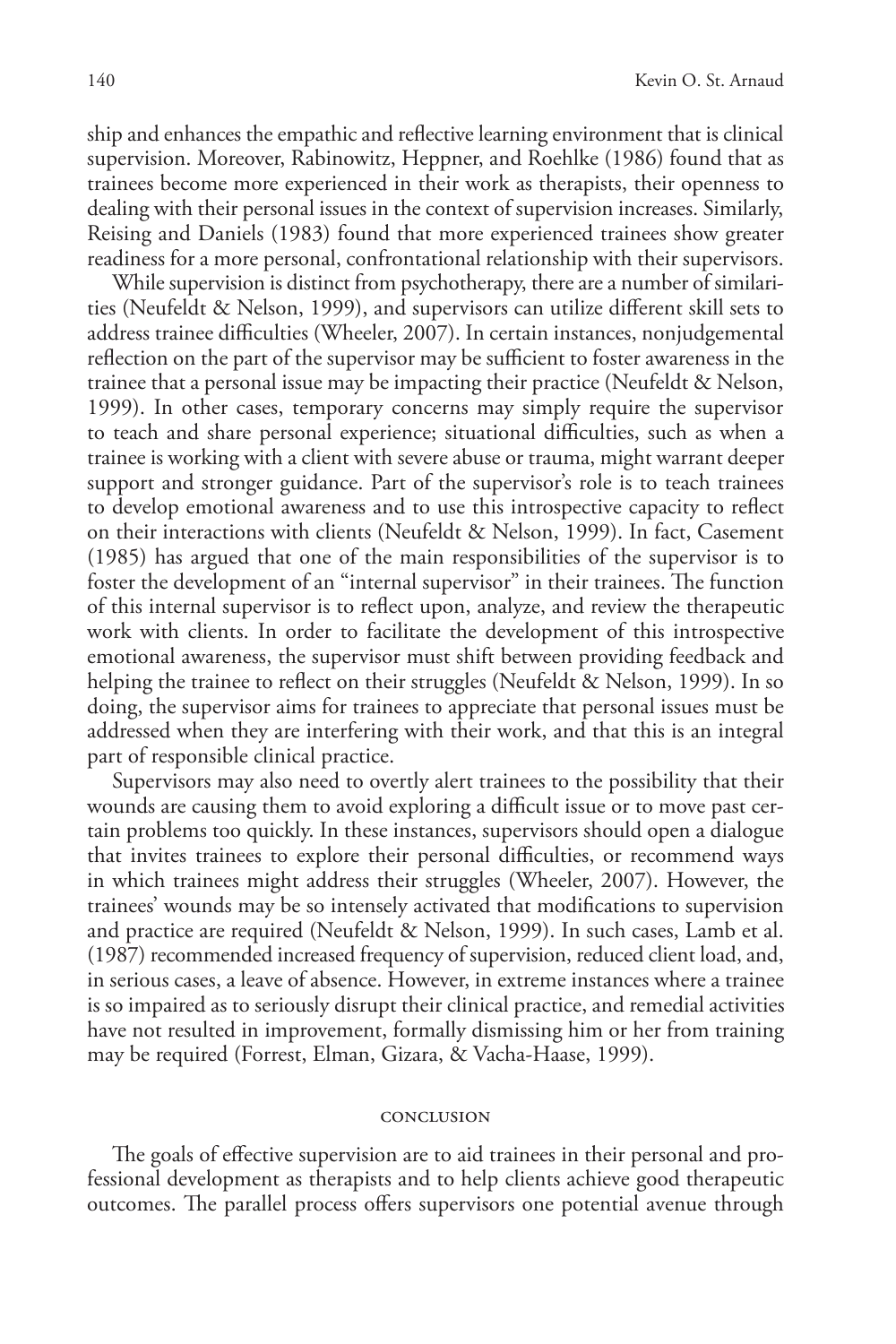which to facilitate these aims, and can be the focus for some of the most impactful learning experiences in supervision (Martin et al., 1987; McNeil & Worthen, 1989). Moreover, research suggests that there is a relationship between awareness, examination, and utilization of the parallel process in supervision and beneficial therapeutic outcomes (Friedlander et al., 1989; McNeil & Worthen, 1989; Tracey et al., 2012). However, trainees' personal difficulties or wounds may also appear via the parallel process in supervision. In these cases, supervisors must nonjudgementally draw attention to trainees' unrecognized or resisted experiences as they emerge. If examined and integrated, these struggles may become advantageous to trainees by enhancing their capacity to empathize with clients, and thereby improve therapeutic outcomes (Gelso & Hayes, 2007; Groesbeck, 1975; Wheeler, 2007).

While supervisors cannot function in dual roles, trainees' personal difficulties may impact their clinical practice and should not be ignored in supervision. As such, supervisors require a broad range of skills and qualities to help trainees reflect on their struggles without supervision becoming therapy. These include empathy, compassion, flexibility, and an awareness of the power dynamics inherent in their position (Wheeler, 2007). Supervisors should aim to help trainees develop emotional awareness and use this introspective capacity to reflect on their interactions with clients (Neufeldt & Nelson, 1999). However, while supervisors must pay attention to their trainees' difficulties, they must also be aware of their own struggles. Supervisors must be aware that their personal wounds may likewise be transmitted "down" via the parallel process into their trainees' clinical work. Indeed, everything that applies to trainees as wounded healers applies to supervisors as well (Wheeler, 2007). Supervisors can thus normalize supervisory discussions pertaining to their trainees' personal struggles by alerting them to the ubiquity of the phenomenon of the wounded healer. By doing so, the trainees' vulnerability can be respected and valued as an important part of their professional development as therapists.

### *References*

Andersen, S. M., & Glassman, N. S. (1996). Responding to significant others when they are not there: Effects on interpersonal inference, motivation, and affect. In R. M. Sorrentino & E. T. Higgins (Eds.), *Handbook of motivation and cognition* (Vol. 3, pp. 262–321). New York, NY: Guilford.

Andersen, S. M., & Przybylinski, E. (2012). Experiments on transference in interpersonal relations: Implications for treatment. *Psychotherapy*, *49*, 370–383. https://doi.org/10.1037/a00291166

Association for Counselor Education and Supervision (ACES). (1993). *Ethical guidelines for counseling supervisors.* Alexandria, VA: Author.

- Baker, E. K. (2003). *Caring for ourselves: A therapist's guide to personal and professional well-being.* Washington, DC: American Psychological Association. https://doi.org/10.1037/10482-000
- Barnett, M. (2007). What brings you here? An exploration of the unconscious motivations of those who choose to train and work as psychotherapists and counsellors. *Psychodynamic Practice, 13*, 257–274. https://doi.org/10.1080/14753630701455796
- Bromberg, P. M. (1982). The supervisory process and parallel process in psychoanalysis. *Contemporary Psychoanalysis, 18,* 92–110. https://doi.org/10.1080/00107530.1982.10745678

Campbell, J. M. (2011). *Essentials of clinical supervision* (Vol. 28). Hoboken, NJ: John Wiley & Sons.

Casement, P. (1985). *On learning from the patient.* Hove, UK: Brunner-Routledge.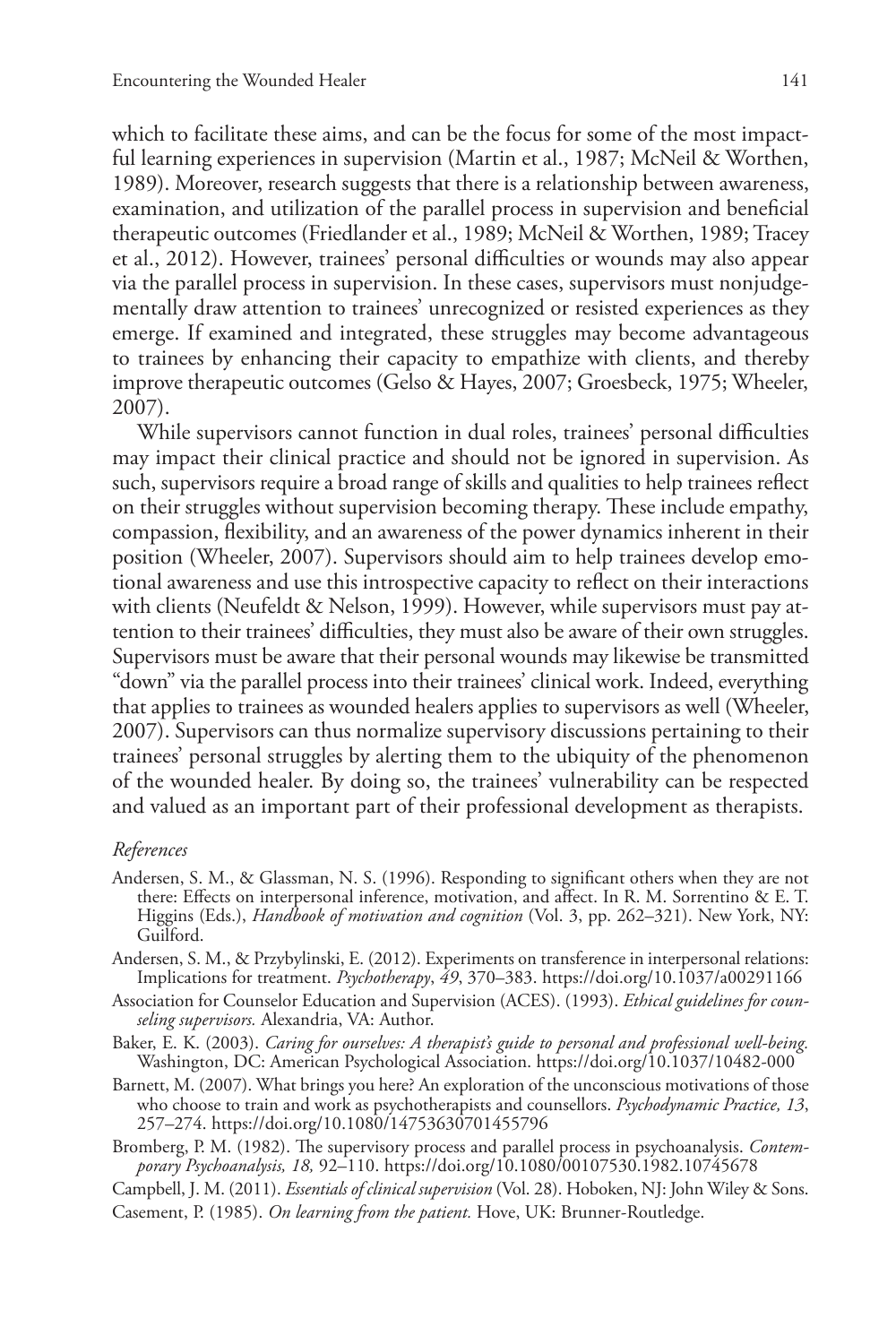- Chen, S., & Andersen, S. M. (1999). Relationships from the past in the present: Significant-other representations and transference in interpersonal life. In M. P. Zanna (Ed.), *Advances in experimental social psychology* (Vol. 31, pp. 123–190). San Diego, CA: Academic Press. https://doi. org/10.1016/s0065-2601(08)60273-7
- Conchar, C., & Repper, J. (2014). "Walking wounded or wounded healer?" Does personal experience of mental health problems help or hinder mental health practice? A review of the literature. *Mental Health and Social Inclusion*, *18*, 35–44. https://doi.org/10.1108/MHSI-02-2014-0003
- Corey, G., Corey, M., & Callahan, P. (1987). *Issues and ethics in the helping professions.* Pacific Grove, CA: Brooks/Cole.
- Crowe, T. P., Oades, L. G., Deane, F. P., Ciarrochi, J., & Willliams, V. C. (2011). Parallel processes in clinical supervision: Implications for coaching mental health practitioners. *International Journal of Evidence Based Coaching and Mentoring, 9,* 56–66.
- DiCaccavo, A. (2002). Investigating individuals' motivations to become counselling psychologists: The influence of early caretaking roles within the family. *Psychology and Psychotherapy: Theory, Research and Practice, 75,* 463–472. https://doi.org/10.1348/147608302321151943
- Doehrman, M. J. (1976). Parallel processes in supervision and psychotherapy. *Bulletin of the Menninger Clinic, 40,* 9–104.
- Ekstein, R., & Wallerstein, R. S. (1958). *The teaching and learning of psychotherapy.* New York, NY: Basic Books. https://doi.org/10.1037/11781-000
- Fleming, J. & Benedek, T. F. (1966). *Psychoanalytic supervision: A method of clinical teaching.* New York, NY: Grune & Stratton.
- Forrest, L., Elman, N., Gizara, S., & Vacha-Haase, T. (1999). Trainee impairment: A review of identification, remediation, dismissal, and legal issues. *Counseling Psychologist*, *27*, 627–686. https://doi.org/10.1177/0011000099275001
- Fosshage, J. L. (1994). Toward reconceptualising transference: Theoretical and clinical considerations. *International Journal of Psychoanalysis*, *75*, 265–280.
- Friedlander, M. L, Siegel, S. M., & Brenock, K. (1989). Parallel processes in counseling and supervision: A case study. *Journal of Counseling Psychology, 36,* 149–157. https://doi.org/10.1037/0022- 0167.36.2.149
- Gediman, H. K., & Wolkenfeld, F. (1980). The parallelism phenomenon in psychoanalysis and supervision: Its reconsideration as a triadic system. *Psychoanalytic Quarterly, 49,* 234–255.
- Gelso, C. J. (2009). The time has come: The real relationship in psychotherapy research. *Psychotherapy Research, 19,* 278–282. https://doi.org/10.1080/10503300902777155
- Gelso, C. J., & Hayes, J. A. (2007). *Countertransference and the therapist's inner experience: Perils and possibilities*. Mahwah, NJ: Routledge.
- Goodyear, R. K., & Bradley, F. (1983). Theories of counselor supervision: Points of convergence and divergence. *Counseling Psychologist, 11,* 19–20. https://doi.org/10.1177/0011000083111010
- Greenson, R. R. (1965). The working alliance and the transference neurosis. *Psychoanalytic Quarterly, 34,* 155–181.
- Groesbeck, C. (1975). The archetypal image of the wounded healer. *Journal of Analytical Psychology*, *20*, 122–145. https://doi.org/10.1111/j.1465-5922.1975.00122.x
- Guggenbuhl-Craig, A. (1999). *Power in the helping professions.* Putnam, CT: Spring.
- Guy, J. D. (1987). *The personal life of the psychotherapist.* New York, NY: Wiley.
- Holloway, E. L. (1995). *Clinical supervision—A systems approach*. Thousand Oaks, CA: Sage.
- Jacobs, D., David, P., & Meyer, D. J. (1995). *The supervisory encounter.* New Haven, CT: Yale University Press.
- Jung, C. G. (1951). Fundamental questions of psychotherapy. In H. Read, M. Fordham, G. Adler, & W. McGuire (Eds.), *The collected works of C. G. Jung* (Vol. 16). Princeton, NY: Princeton University Press.
- Jung, C. G. (1961). *Memories, dreams and reflections.* London, UK: Fontana.
- Kitchener, K. S. (1988). Dual role relationships: What makes them so problematic? *Journal of Counseling & Development*, *67*, 217–221. https://doi.org/10.1002/j.1556-6676.1988.tb02586.x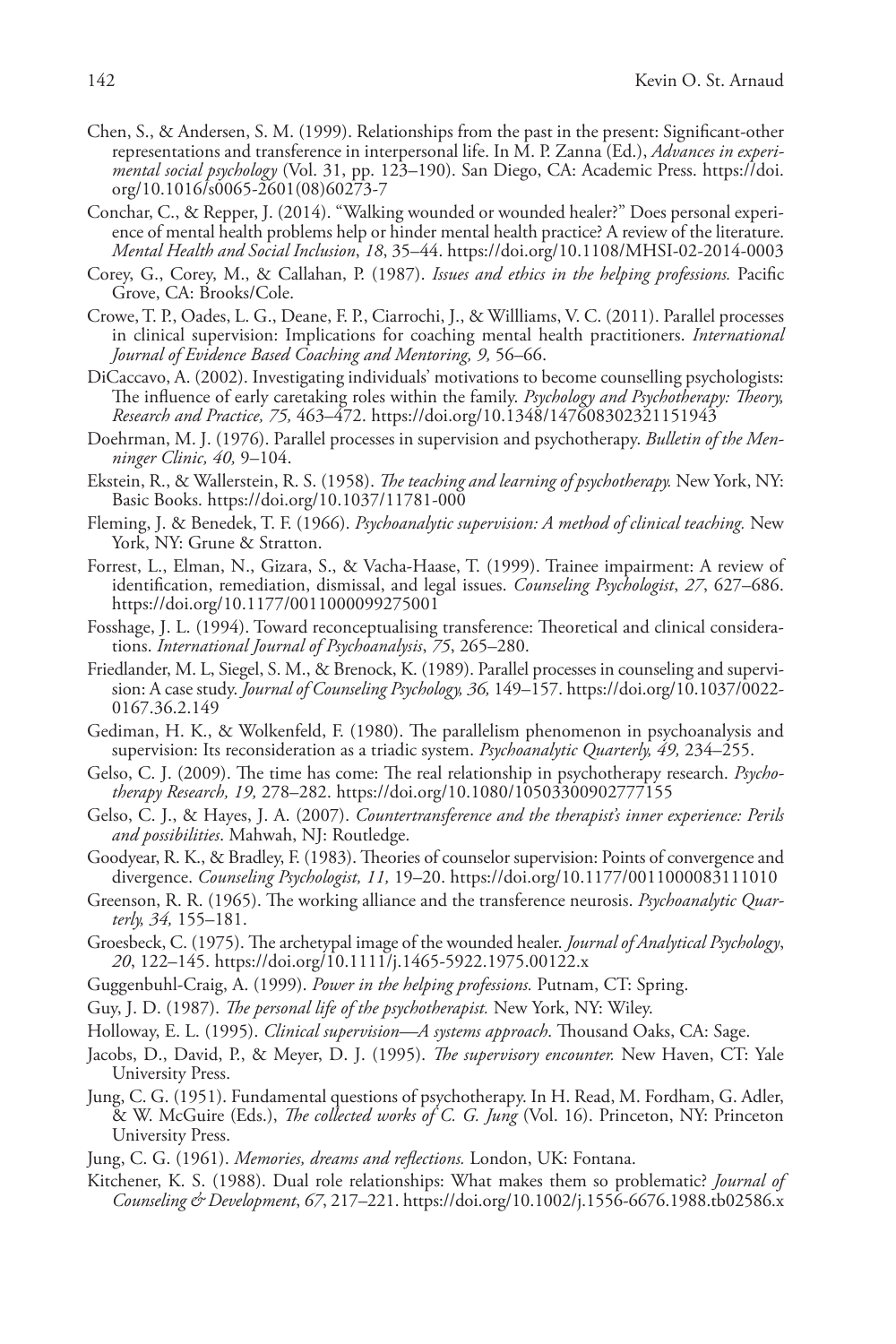- Lamb, D. H., Presser, N. R., Pfost, K. S., Baum, M. C., Jackson, V. R., & Jarvis, P. A. (1987). Confronting professional impairment during the internship: Identification, due process, and remediation. *Professional Psychology: Research and Practice, 18,* 597–603. https://doi. org/10.1037/0735-7028.18.6.597
- Laskowski, C., & Pellicore, K. (2002). The wounded healer archetype: Applications to palliative care practice. *American Journal of Hospice and Palliative Medicine*, *19*, 403–407. https://doi. org/10.1177/104990910201900611
- Loganbill, C., Hardy, E., & Delworth, U. (1983). Supervision: A conceptual model. *Counseling Psychologist, 10,* 3–42. https://doi.org/10.1177/0011000082101002
- Martin, J. S., Goodyear, R. K., & Newton, F. B. (1987). Clinical supervision: An intensive case study. *Professional Psychology: Research and Practice, 18,* 225–235. https://doi.org/10.1037/0735- 7028.18.3.225
- McNeill, B. W., & Worthen, V. (1989). The parallel process in psychotherapy supervision. *Professional Psychology: Research and Practice*, *20*, 329–333. https://doi.org/10.1037/0735-7028.20.5.329
- Means, J. J. (2002). Mighty prophet/wounded healer. *Journal of Pastoral Care & Counseling*, 56, 41–49. https://doi.org/10.1177/154230500205600106
- Mendelsohn, R. (2012). Parallel process and projective identification in psychoanalytic supervision. *Psychoanalytic Review*, *99*, 297–314. https://doi.org/10.1521/prev.2012.99.3.297
- Miller, G. A., Wagner, A., Britton, T. P., & Gridley, B. E. (1998). A framework for understanding the wounding of healers. *Counseling and Values*, *42*, 124–132. https://doi.org/10.1002/j.2161- 007X.1998.tb00417.x
- Miller, G. D., & Baldwin, D. C., Jr. (1987). Implications of the wounded-healer paradigm for the use of the self in therapy. *Journal of Psychotherapy and the Family*, *3*, 139–151. https://doi. org/10.1300/J287v03n01\_13
- Mothersole, G. (1999). Parallel process: A review. *Clinical Supervisor, 18,* 107–121. https://doi. org/10.1300/J001v18n02\_08
- Neufeldt, S. A., & Nelson, M. L. (1999). When is counseling an appropriate and ethical supervision function? *Clinical Supervisor*, *18*, 125–135. https://doi.org/10.1300/J001v18n01\_08
- Prasko, J., Diveky, T., Grambal, A., Kamaradova, D., Mozny, P., Sigmundova, Z., … Vyskocilova, J. (2010). Transference and countertransference in cognitive behavioral therapy. *Biomedical Papers*, *154*, 189–197. https://doi.org/10.5507/bp.2010.029
- Rabinowitz, F. E., Heppner, P. P., & Roehlke, H. J. (1986). Descriptive study of process and outcome variables of supervision over time. *Journal of Counseling Psychology, 33,* 292–300. https:// doi.org/10.1037/0022-0167.33.3.292
- Raichelson, S. H., Herron, W. G., Primavera, L. H., & Ramirez, S. M. (1997). Incidence and effects of parallel process in psychotherapy supervision. *Clinical Supervisor, 15,* 37–48. https:// doi.org/10.1300/J001v15n02\_03
- Reising, G. N., & Daniels, M. H. (1983). A study of Hogan's model of counselor development and supervision. *Journal of Counseling Psychology*, *30*, 235–244. https://doi.org/10.1037/0022- 0167.30.2.235
- Schaeffer, J. A. (2007). *Transference and countertransference in non-analytic therapy: Double-edged swords*. Lanham, MD: University Press of America.
- Schmidt, J. P. (1979). Psychotherapy supervision: A cognitive-behavioral model. *Professional Psychology, 10,* 278–284. https://doi.org/10.1037/0735-7028.10.3.278
- Searles, H. F. (1955). The informational value of the supervisor's emotional experiences. *Psychiatry, 18,* 135–146. https://doi.org/10.1080/00332747.1955.11023001
- Sedgwick, D. (1994). *The wounded healer.* Hove, UK: Brunner Routledge. https://doi. org/10.4324/9780203359921
- Sherry, P. (1991). Ethical issues in the conduct of supervision. *Counseling Psychologist*, *19*, 566–584. https://doi.org/10.1177/0011000091194006
- Singer, J. L. (1985). Transference and the human condition: A cognitive-affective perspective. *Psychoanalytic Psychology*, *2*, 189–219. https://doi.org/10.1037/0736-9735.2.3.189